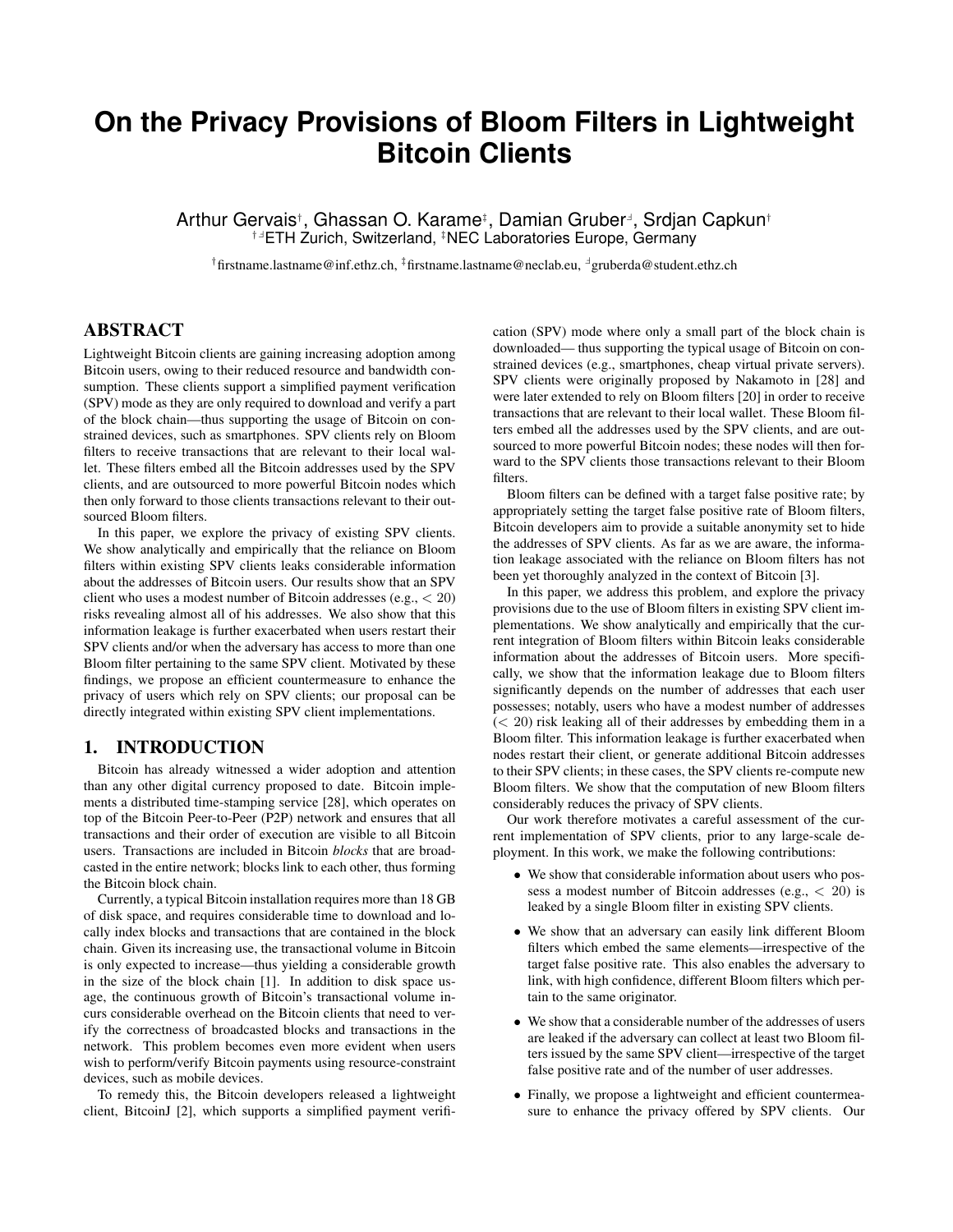countermeasure can be integrated with minimum modifications within existing SPV client implementations.

The remainder of this paper is organized as follows. In Section 2, we briefly overview the operation of SPV clients. In Section 3, we introduce our system and attacker model. In Section 4, we analyze the privacy provisions of existing SPV client implementations when the adversary captures a single Bloom filter of an SPV client. In Section 5, we discuss the information leakage when the adversary can acquire multiple Bloom filters of an SPV node. In Section 6, we propose an efficient solution to enhance the privacy of users in SPV clients. In Section 7, we review related work in the area and we conclude the paper in Section 8.

# 2. BACKGROUND

In what follows, we briefly overview Bitcoin and introduce SPV clients.

Bitcoin enables its users to perform payments by issuing transactions. Standard transactions transfer Bitcoins (BTC) from one or several input addresses to at least one output address. A Bitcoin address corresponds to a public key, whose corresponding secret key enables the address owner to spend the BTCs stored in the respective address. In order to spend BTCs, a user first creates a transaction, which typically takes as inputs the outputs of earlier transactions addressed to his addresses, and specifies as outputs the Bitcoin addresses (or their corresponding public keys) which will collect the resulting BTCs. Finally, the user signs the transaction and broadcasts it into the Bitcoin peer-to-peer (P2P) network.

Transactions are included and stored into Bitcoin blocks. Blocks are generated (or mined) by solving a hash-based proof-of-work (PoW) scheme. More specifically, miners need to find the appropriate block parameters (e.g., a nonce value) such that the resulting block hash is below a given target value. Once such a block is found, the miner broadcasts the block in the network enabling all Bitcoin peers to verify the correctness of the included transactions and the PoW. If the block is deemed correct, the miner is awarded a fixed amount of BTCs. Note that every generated block points to the previous block, thus growing the block chain.

Bitcoin requires all peers in the system to verify all broadcasted transactions and blocks. Clearly, this comes at the expense of storage and computational overhead. Currently, a typical Bitcoin installation requires more than 18 GB of disk space, and considerable time to download and locally index blocks and transactions that are contained in the block chain. Additionally, the continuous growth of Bitcoin transactional volume incurs significant computational overhead on the Bitcoin clients, when verifying the correctness of broadcasted blocks and transactions in the network. This problem becomes even more evident when users wish to perform/verify Bitcoin payments from resource-constrained devices such as mobile devices, tablets, etc.

To remedy that, lightweight client implementations (or simplified payment verification, SPV) have been proposed in [28]; SPV clients do not store the entire block chain, nor do they validate all transactions in the system. Notably, SPV clients only perform a limited amount of verifications, such as the verification of block difficulty and the presence of a transaction in the Merkle tree, etc., and offload the verification of all transactions and blocks to the full Bitcoin nodes. Note that in order to calculate their own balance, SPV clients request full blocks from a given block height on; here, the full Bitcoin nodes can also provide "filtered blocks" to the SPV client that only contain relevant transactions from each block.

Unlike full Bitcoin nodes, SPV clients do not receive all the transactions that are broadcasted within the Bitcoin P2P network,



Figure 1: Sketch of the operation undergone by an SPV client. SPV clients connect to a full Bitcoin node, which only forwards to the SPV clients the transactions relevant to their Bloom filters.

but instead receive a subset of transactions, filtered for them by the full nodes to which they are connected<sup>1</sup>. This is mainly done to reduce the communication load on SPV clients, typically run on mobile devices. To reduce bandwidth consumption, SPV clients make use of Bloom filters [20]. A Bloom filter [14] is a space-efficient probabilistic data structure which is used to test membership of an element. An SPV client constructs a Bloom filter by embedding all the Bitcoin addresses which appear in its wallets. Upon connection to a full Bitcoin node, the constructed Bloom filter is outsourced to the full node following an initial handshake protocol (cf. Figure 1). Whenever the full node receives a transaction, it first checks to see if its input and/or output addresses match the SPV client's Bloom filter. If so, the full node forwards the received transaction to the SPV client.

Bloom Filters: Bloom filters have been first proposed by Bloom in 1970; we refer the readers to [15] for detailed information on Bloom filters. In SPV clients  $[2]$ , a Bloom filter  $B$  of an SPV client is specified by the maximum number of elements that it can fit, denoted by  $M$ , without exceeding its target false-positive rate  $P_t$ . Let  $m \leq M$  denote the number of elements that are inserted in  $B(M, P_t)$ . In SPV clients, the size of the filter *n* is computed as follows:

$$
n = -\frac{M\ln(P_t)}{(\ln(2))^2} \tag{1}
$$

A Bloom filter B basically consists of an array  $B(.)$  of n bits accessed by k independent hash functions  $H_1(.), \ldots, H_k(.)$ , each of which maps an input string  $x \in \{0,1\}^*$  to one of the *n* bits of the array. In SPV clients,  $k$  is computed as follows:

$$
k = \ln(2)\frac{n}{M} \tag{2}
$$

To insert an element  $x \in \{0,1\}^*$  to a Bloom filter B, then  $\forall j \in \{1, \ldots, k\}, B[H_j(x)] \leftarrow 1$ . Similarly, to query the presence of an element  $x \in \{0,1\}^*$  in B, then this entails computing  $\wedge_{j=1}^k B[H_j(x)]$  (thus returning 1, if all corresponding bits are 1).

Bloom filters can generate a number of false positives, but cannot result in false negatives. The literature features a number of techniques to estimate the false positive rate of Bloom filters [15, 24]. In this paper, we focus on the proposal due to Mullin *et al.* [24] to estimate the false positive rates in Bloom filters (which is computed

<sup>&</sup>lt;sup>1</sup>Currently, SPV clients connect to a default of four different randomly chosen nodes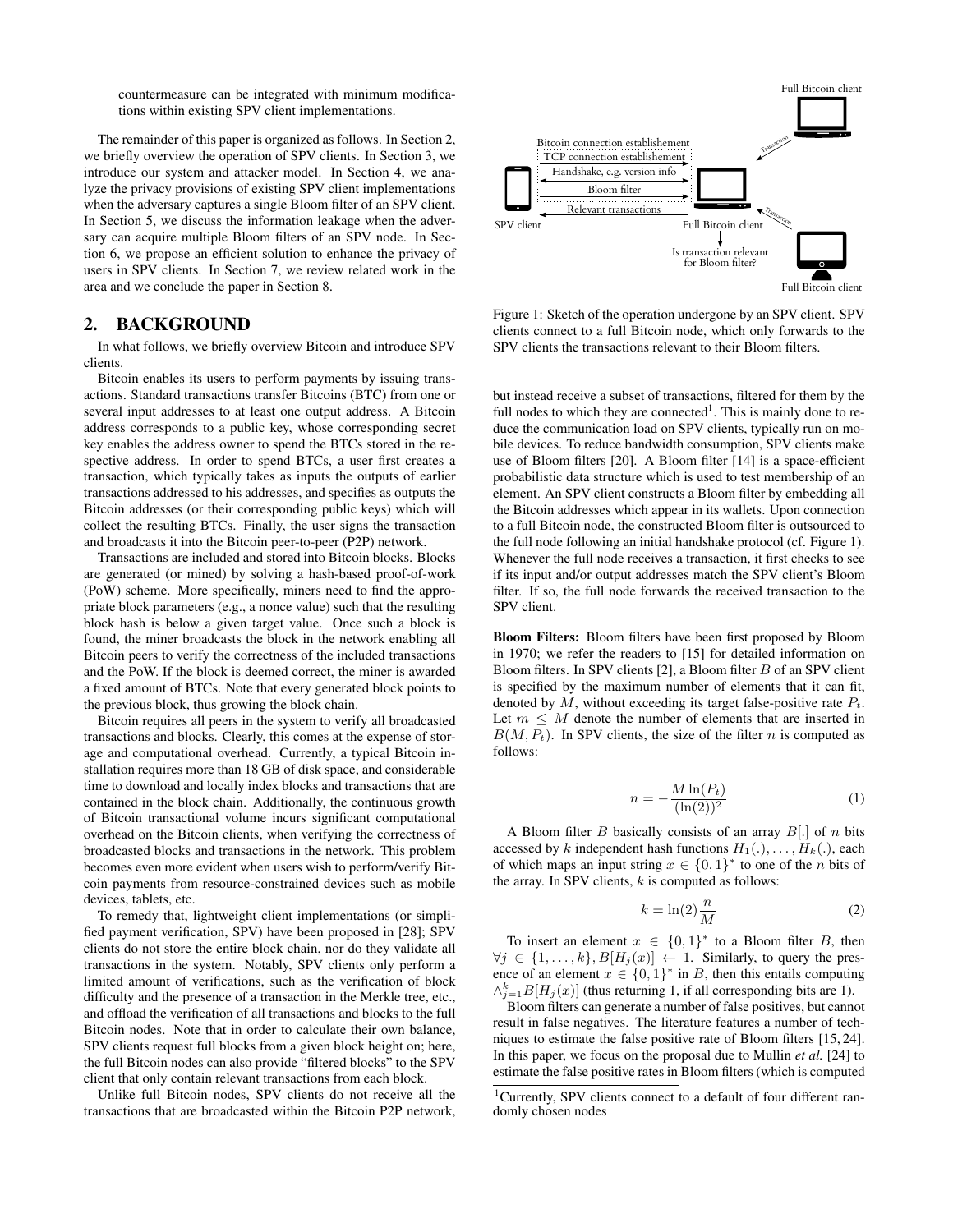over all possible inputs to the Bloom filter). More specifically, we compute the false positive rate of a filter  $B(M, P_t)$  which has m elements,  $P_f(m)$ , as follows [15]:

$$
P_f(m) = \left(1 - \left(1 - \frac{1}{n}\right)^{km}\right)^k\tag{3}
$$

In Section 4.2, we show that this estimation experimentally matches the false positive rate featured by existing implementations of SPV clients. We acknowledge that there might be more accurate techniques for computing the false positive rates (e.g., [15]); our findings, however, show that the difference in false positives resulting from [15] and [24] was negligible and did not affect our results. We therefore elected to rely on the estimation of  $P_f$  which appears in [24]. Here, note that  $P_f(M) \approx P_t$ . That is, the target false positive rate of a Bloom filter is only reached when the number of elements contained in the filter matches M.

## 3. MODEL

In this section, we present our system and attacker model. We also introduce our privacy metric which will be used to quantify the privacy of SPV clients.

### *System Model.*

We assume that lightweight SPV clients connect to the Bitcoin P2P network through full Bitcoin nodes. As described earlier, full nodes only inform the SPV clients about transactions specific to their corresponding Bloom filters. We further assume that the full Bitcoin nodes do not know the IP address of the SPV clients; for example, SPV clients might rely on TOR [4] when connecting to other Bitcoin nodes.

#### *Attacker Model.*

We assume that the adversary can compromise one or more full Bitcoin nodes and eavesdrop on communication links in order to acquire one or more Bloom filters pertaining to an SPV client. Here, the goal of the adversary is to identify the Bitcoin addresses that are inserted within a Bloom filter created by a particular SPV client. The addresses inserted in the Bloom filter typically correspond to addresses that the SPV client is interested in receiving information about (e.g., these addresses typically belong to the wallet of the SPV client). For example, the adversary might be connected to the node which generated the Bloom filter or might try to assign an identity to nodes according to their addresses, etc. Note that since the Bitcoin network provides currently less than 10,000 reachable full Bitcoin nodes, it is likely that regular nodes receive one or more filter pertaining to each SPV client over a sufficiently long period of time.

In our analysis, we assume that the adversary knows the parameters used to create a Bloom filter. This includes, for instance, the target false positive rate,  $P_t$ , that the Bloom filter is designed to achieve, and the number of hash functions  $k$  used in the Bloom filter. Since Bitcoin is an open payment system, we also assume that the adversary has access to all addresses/transactions which appear in the block chain, and to their respective order of execution.

Clearly, we assume that the adversary is computationally bounded. However, since the Bitcoin network only contains a bounded number of addresses (around 33 million Bitcoin addresses), the adversary can simply check whether all existing addresses match to a given Bloom filter.

Note that an adversary who is connected to an SPV client can see the transactions issued by the client and could potentially use

this in order to learn the clients' addresses. This can be countered e.g., by SPV clients using TOR whenever they issue Bitcoin transactions. Instead, in this work, we focus on analyzing the privacy issues of the use of Bloom filters within existing SPV client implementations, which as we show, cannot be solved by simply relying on anonymizing networks. In Section 6, we still discuss the case where the adversary can additionally link Bitcoin addresses by observing the behavior of users, timing of transactions, etc.

Let  $\mathbb B$  refer to the set of all existing Bitcoin addresses. Furthermore, let  $\mathcal{B}_i$  refer to the set of all elements y in  $\mathbb B$  that are members of Bloom filter  $B_i$  (i.e., for which a query in  $B_i$  returns true), and  $\mathcal{F}_i \subset \mathcal{B}_i$  denote the set of false positives of  $B_i$ .

In our analysis, we assume that all elements map uniformly at random to the bits of the Bloom filter; that is, we assume that all addresses  $y \in \mathcal{B}_i$  are equally likely to be a true member of  $B_i$ .

We further assume that the adversary can collect additional information from the system which can help her classify (a fraction of) the false positives exhibited by Bloom filters; for example, the adversary can try to identify some false positives generated by filters by analyzing two different Bloom filters which embed the same true positives (cf. Section 5). We capture this additional knowledge using the set  $K \subseteq \mathcal{F}_i$  which contains addresses in  $\mathcal{F}_i$  that the adversary can correctly classify. We acknowledge that the adversary could also try to gather prior knowledge about the addresses inserted in the Bloom filter; in this work, we focus however on the case where the adversary does not have any prior knowledge about the true positives of the filter.

Our analysis throughout the rest of the paper does not exploit the fact that the adversary knows the public keys of Bitcoin addresses. Indeed, in current implementations of SPV clients, both the addresses and their public keys are inserted in the outsourced Bloom filter. As such, if the adversary knows both the address and its public key, then she can trivially test whether an address is a true positive of the filter by checking whether both the address and its public key are inserted within the filter. If not, then it is highly likely that the address is a false positive of the filter. We believe that the inclusion of both the address and its public key in the Bloom filter is a severe flaw in the current SPV client implementations—and can be easily countered; we thus do not exploit this flaw in our analysis. In fact, more than 99% of all Bitcoin transactions consist of payments to Bitcoin addresses (or the public key hash); moreover, only 4587 out of 33 million total addresses in the system received transactions destined for *both* their public keys and their public key hashes<sup>2</sup>. This means that for the vast majority of Bitcoin clients, there is no need to include both the public keys and their hashes (i.e., the Bitcoin addresses) in the Bloom filters; inserting one or the other would suffice (in more than  $99\%$  of the cases)<sup>3</sup>.

#### *Privacy Metric.*

We quantify the privacy offered by a Bloom filter using the probability,  $P_{h(j)}$ , that the adversary correctly guesses any j true positives of a Bloom filter among all positives that match the filter and which are not included in the knowledge of the adversary. More specifically, we measure  $P_{h(j)}$  achieved by a Bloom filter  $B_i$ , as follows:  $P_{h_{(j)}} = \prod_{k=0}^{j-1} \frac{N-k}{N+S-k} = \frac{N}{N+S} \cdot \frac{N-1}{N+S-1} \dots$  Here, N refers to the number of Bitcoin addresses inserted into  $B_i$ , and S denotes the cardinality of the set  $\{\mathcal{F}_i-\mathbb{K}\}\; S$  therefore corresponds

<sup>2</sup>We obtained these numbers by parsing the Bitcoin block chain till block # 296000.

<sup>&</sup>lt;sup>3</sup>Note that only inserting the addresses in the Bloom filter would suffice since regular nodes can easily hash the public keys and check whether they match the Bloom filter. However, this clearly incurs computational overhead on regular Bitcoin nodes.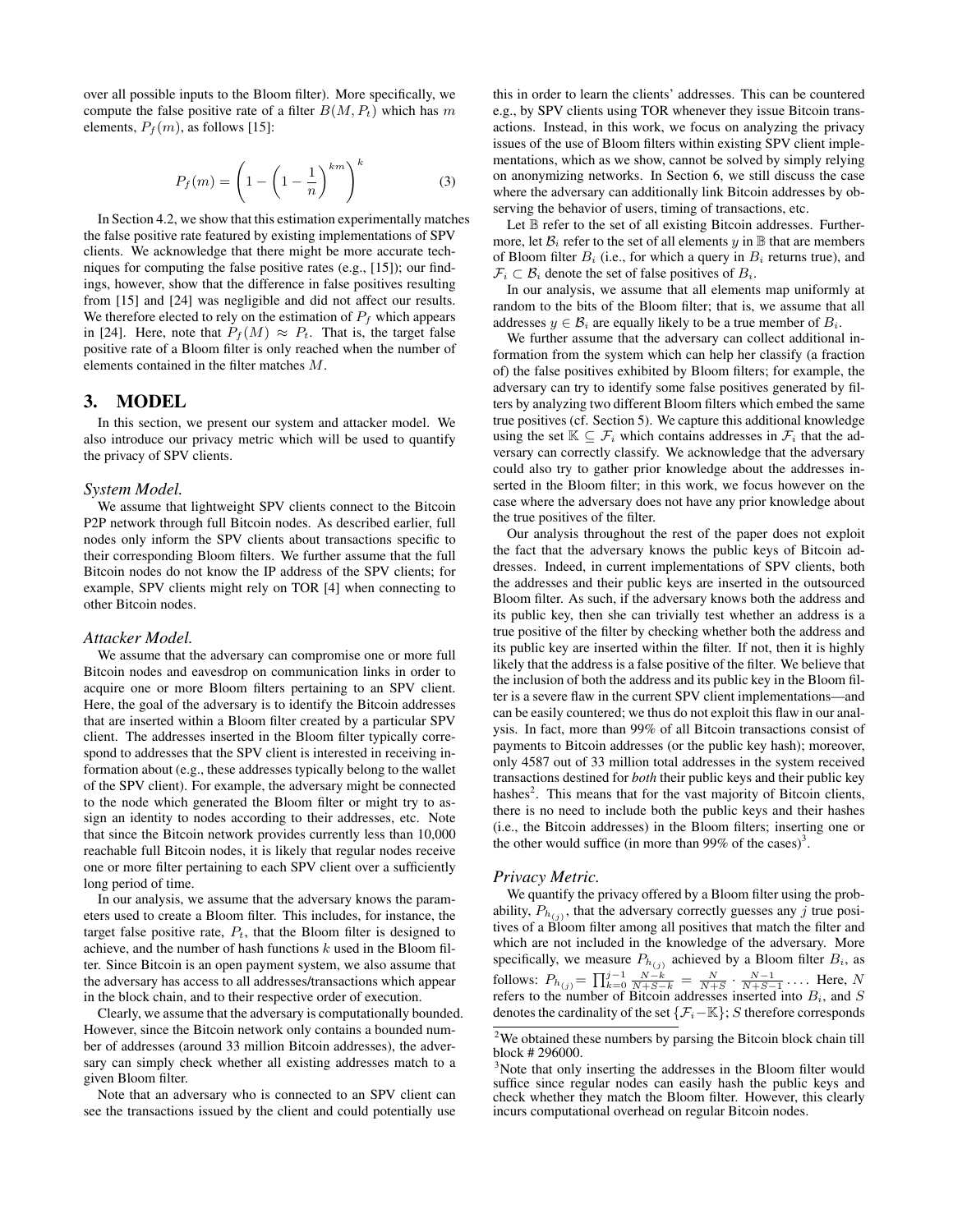

Figure 2:  $P_f$ , and  $P_t$  computed analytically with respect to the number of addresses N. Here, we assume that the SPV client did not restart since initialization.

| ℝ                | all existing Bitcoin addresses                                    |
|------------------|-------------------------------------------------------------------|
| $B_i$            | Bloom filter i                                                    |
| $\mathcal{B}_i$  | Positives of the Bloom filter                                     |
| $\mathcal{F}_i$  | False positives of the Bloom filter                               |
| $\overline{N}$   | Number of addresses inserted in the Bloom filter                  |
| S                | False positives, the adversary has no knowledge about             |
| $\overline{M}$   | Maximum number of elements the Bloom filter fits                  |
| m                | Number of elements inserted in the Bloom filter                   |
| $\boldsymbol{n}$ | Size of the Bloom filter (in bits)                                |
| k.               | Number of hash functions of the Bloom filter                      |
| $P_f$            | Actual false positive rate                                        |
| $P_t$            | Target false positive rate                                        |
|                  | Probability of correctly guessing any $\dot{\eta}$ true positives |
| X                | Number of bits in the Bloom filter set to one                     |

Table 1: Notations used throughout the paper.

to all false positives that match  $B_i$ , but for which the adversary does not have any knowledge about. Therefore, the probability that the adversary correctly guesses *all* the addresses of  $B_i$  is given by:  $P_{h(N)} = \prod_{k=0}^{N-1} \frac{N-k}{N+S-k} = \frac{N!S!}{(N+S)!}$ . Clearly, the higher is  $P_{h(N)}$ , the smaller is the privacy of the SPV node. Note that if the adversary is able to identify an SPV client (e.g., by some side channel information), then simply identifying any address pertaining to that client would be a considerable violation of its privacy. Otherwise, if the adversary can link a number of addresses to the same anonymous client, then the information offered by the clustering of these addresses offers the adversary considerable information about the profile of the client, such as its purchasing habits, etc.

Note that our privacy metric only assesses the probability of guessing addresses inserted within the Bloom filter. As mentioned earlier, these are the addresses that the SPV client is interested in receiving information about.  $P_{h_{(\cdot)}}$ , however, does not necessarily capture the probability of guessing addresses which belong to the user of the SPV client. Indeed, addresses inserted within the filter do not necessarily have to belong to the user; for instance, the privacy of users—who only embed in their Bloom filters  $L \leq N$ addresses—can be quantified by computing  $\frac{L}{N}P_{h_{(.)}}$ . Table 1 summarizes the notation used throughout the paper.

# 4. INFORMATION LEAKAGE DUE TO A SINGLE BLOOM FILTER

In this section, we start by analyzing the privacy provisions of existing SPV clients when the adversary acquires a single Bloom filter pertaining to an SPV client. In Section 5, we address the case when multiple Bloom filters are acquired by the adversary.

# 4.1 Leakage under a Single Bloom Filter

In existing SPV clients (which use the Bitcoinj library), a node initializes its Bloom filter  $B_i$  with a random nonce  $r$ , and specifies its target false positive rate  $P_t$  which can be achieved when a number of elements M have been inserted in the filter. M is equal to  $M = m + 100 = 2N + 100$ , where N is the number of Bitcoin addresses inserted in  $B_i$ <sup>4</sup>. Note that a Bitcoin address is inserted into the Bloom filter by adding both the corresponding public key and the public key hash to the filter; therefore  $m = 2N$ .

By default, the target false positive rate of the Bloom filter  $P_t$  is set to  $0.05\%$ <sup>5</sup>. The size of the filter *n* and the number of hashes k are computed given Equations 1 and 2, respectively.

Note that at initialization time, the SPV client is only equipped with  $j = 1$  Bitcoin address. The corresponding Bloom filter will then be initially created to fit  $M = 102$  elements, and will only contain  $m = 2$  elements. However, if the SPV client restarts (e.g., mobile phone reboots, mobile application is restarted), then the Bloom filter will be re-computed with  $M = 2j + 100$  (the SPV client stores the Bloom filter in volatile memory). In either cases, when the user acquires 50 or more additional addresses such that  $m > M$ , then the SPV client will resize the Bloom filter by recomputing  $M = 2N + 100$ , and will send the updated Bloom filter to the full Bitcoin nodes that it is connected to. This process reiterates whenever the number of addresses inserted in  $B_i$  increase such that  $m > M$ .

In Figure 2, we analytically compute  $P_t$  with respect to the number of addresses  $N$  that an SPV client is equipped with. Here, we assume that the adversary has access to only one Bloom filter pertaining to the SPV client, and that the adversary has no prior knowledge about addresses in Bitcoin (i.e.,  $\mathbb{K} = \phi$ ). Note that given n and k, the number of elements contained in a Bloom filter can be estimated by the adversary as follows [29]:

$$
m \approx -n \frac{\ln(1 - \frac{X}{n})}{k} \tag{4}
$$

Here,  $X$  corresponds to the number of bits of the Bloom filter set to one. Given n and  $P_t$ , M can also be computed by the adversary from Equation 1.

Since  $\mathbb{K} = \phi$ ,  $S + N = |\mathcal{B}_i|$  (i.e., the number of all existing Bitcoin addresses which match  $B_i$ <sup>6</sup>. Note that, in April 2014, the Bitcoin block chain comprised nearly  $|\mathbb{B}| = 33$  million addresses. This means that an adversary can simply try all possible addresses

 $^{6}|X|$  denotes the cardinality of set X.

<sup>&</sup>lt;sup>4</sup>The additional number '100' is added to  $m$  by the Bitcoin developers in order to avoid the recomputation of a new filter in the case where a user inserts up to 50 additional Bitcoin addresses.

<sup>&</sup>lt;sup>5</sup>The Bitcoin developers claim that a target false positive rate of 0.1% should provide "very good privacy" [9].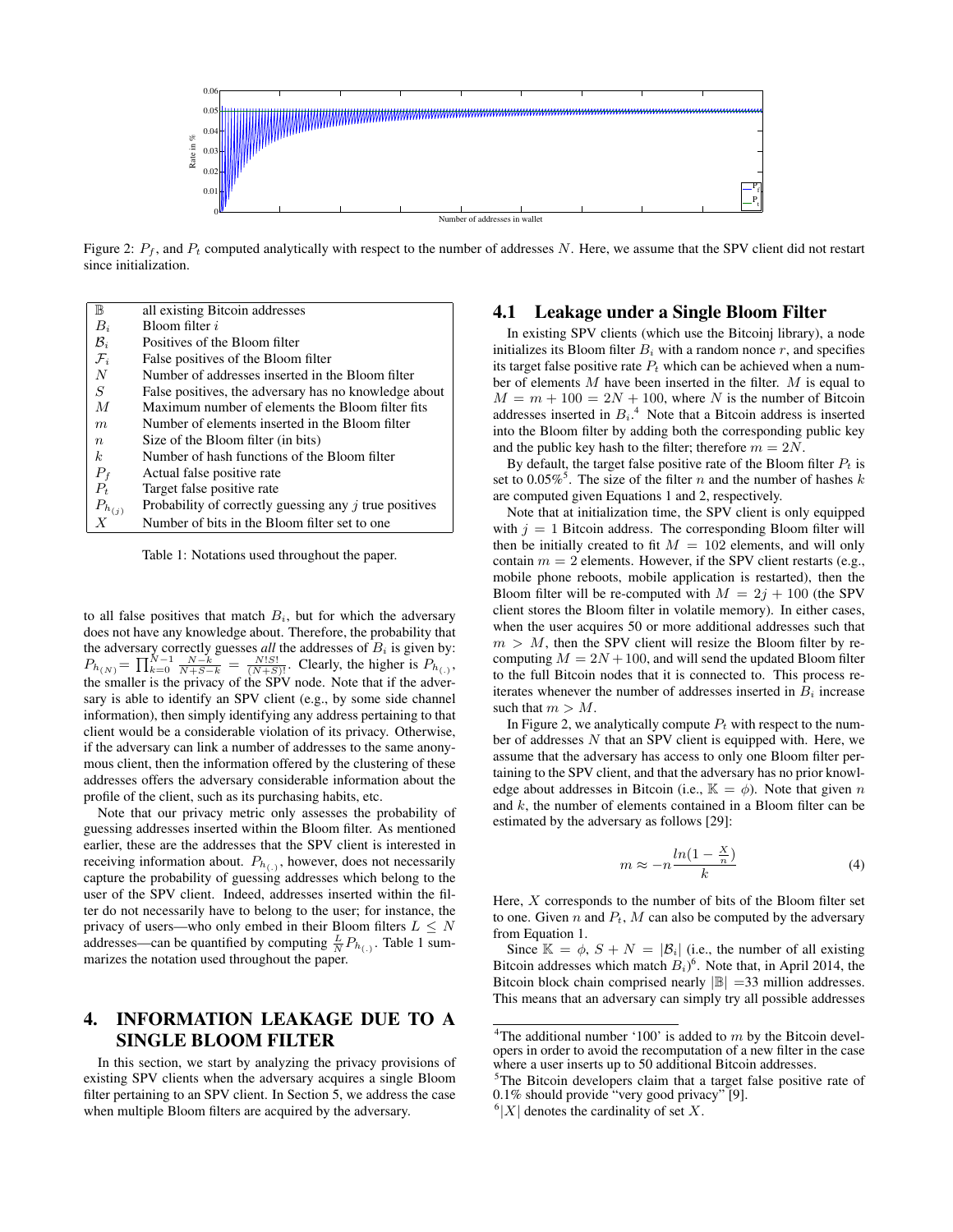

Figure 3: Experimental setup. We constructed around 18,060 different Bloom filters of various sizes and pertaining to 10 different wallets. For each Bloom filter, we compute the matching set of Bitcoin addresses, and we compare this set with the actual Bitcoin addresses inserted in each Bloom filter in order to compute  $P_{h_{(.)}},$ and S.

in the Bitcoin system in order to compute  $B_i$ . In doing so, it is straightforward to see that:

$$
P_{h(j)} = \prod_{k=0}^{j-1} \frac{N-k}{N+S-k} \approx \prod_{k=0}^{j-1} \frac{N-k}{N+|\mathbb{B} - N|P_f(2N) - k},\tag{5}
$$

where  $N \ll |\mathbb{B}|$ , and  $m = 2N$  is the number of elements contained in the Bloom filter seen by the adversary. In analyzing our findings, we distinguish two cases:

#### *1*)  $2N/M \leq 0.4$  *and*  $N < 100$ *.*

In Figure 2, we compute  $P_t$  and  $P_f$  with respect to the number of addresses N. Our results show that  $P_{h(1)}$  (the probability of correctly guessing one address as a true positive) is large when  $2N/M \leq 0.4$ , as long as  $N < 100$ . Given a modest number of addresses in the Bloom filter (i.e,  $N < 100$ ),  $P_f(m = 2N)$  is small when  $\frac{m}{M}$  is small. As  $\frac{m}{M}$  increases,  $P_f(m = 2N)$  increases (and  $P_{h_{(1)}}$  decreases). As shown in Figure 2,  $P_f(m = 2N)$  is less affected by  $\frac{m}{M}$  for larger M. For example, when  $N = 10$ ,  $P_{h(10)} = 0.99$  which corresponds to the probability of correctly guessing all the true positives when the SPV client has 10 addresses.

This means that the information leakage in SPV clients is considerable for new Bitcoin users, and for Bitcoin users which restart their SPV clients. For instance, at initialization time, the Bloom filter of SPV clients is typically instantiated using  $M = 102$ . Our results show that if the user is new in the Bitcoin system and only has 1 Bitcoin address,  $P_{h_{(1)}} \approx 1$ , which signals complete lack of privacy. Recall that this observation also holds when the SPV client restarts and  $N < 100$ ; for instance, when  $N = 20$ ,  $m = 40$ ,  $P_{h_{(1)}} \approx \frac{N}{N+|\mathbb{B}|P_f(m)} \approx 0.98$  and  $P_{h_{(20)}} \approx 0.20$  (cf. figure 4). We validate our analysis experimentally in Section 4.2.

 $2)$  2 $N/M > 0.4$ .

Conforming with our previous analysis, when  $2N/M > 0.4$ ,  $P_f(m = 2N)$  is close to  $P_t$ . Recall that in this case, the probability of correctly guessing one address reaches a local minimum when  $N = \frac{M}{2}$  (cf. Figure 2). Our results also show that the global minimum achieved by  $P_{h_{(1)}}$  is 0.002961 and is reached when the user has  $N = 51$  addresses.

In addition, we analytically compute  $P_{h_{(j)}}$  when the SPV client has 5, 10, 15 and 20 addresses. Our results in Figure 4 show that guessing all addresses given one filter which embeds less than 15 addresses can be achieved with almost 0.80 probability. This probability decreases as the number of addresses embedded within the filter increases beyond 15.



Figure 4:  $P_{h(j)}$  with respect to the number of addresses inserted in the Bloom filter. Given an SPV client with 5 addresses, all addresses can be guessed; when the SPV client has 20 addresses, 20% of the addresses can be guessed with almost 0.90 probability. Here, we assume that the user restarts its SPV client.

#### 4.2 Experimental Evaluation

We now proceed to validate our analytical results empirically, by means of implementation. For that purpose, we parsed the block chain from the genesis block mined in 2009 until the beginning of April 2014 using the parser in [7] and collected nearly 33 million distinct addresses. In our evaluation, we rely on *Bitcoin Wallet* [8], which builds upon the standard Bitcoinj library (0.12-SNAPSHOT of end of April 2014).

As mentioned earlier, Bitcoinj initializes by constructing one address by default. The user can subsequently add addresses to his wallet. Our implementation setup is depicted in Figure 3. Here, we construct 10 different Bitcoin wallets, and we gradually increase the number of Bitcoin addresses which populate each wallet from 1 address to 9,000 Bitcoin addresses. Whenever new addresses are added to the wallets, we compute the modified Bloom filters; we increase the number of addresses by a step of 2 addresses to reach 19 addresses, and then by a step of 5 addresses to reach 8,999 addresses. As such, our experiments resulted in the evaluation of a total of 18,060 different Bloom filters which contain various number of elements, and pertain to 10 different SPV clients. For each Bloom filter, we compute the matching set of Bitcoin addresses, we compare this set with the actual addresses inserted in each Bloom filter in order to compute S, and  $P_{h_{(.)}}$ . Since we assume here that the adversary has no a priori knowledge about Bitcoin addresses, S corresponds to the number of existing Bitcoin addresses (among the 33,000,000 total Bitcoin addresses) that match the Bloom filter of the SPV client, and that are not the addresses of the SPV client (i.e., S corresponds to the false positives generated by the Bloom filter).

Each data point in our experiments corresponds to the average of 10 independent measurements obtained from each of the 10 wallets. Our results (cf. Table 2) confirm our analysis in Section 4.1. More specifically, our results show that given few addresses (small N),  $P_{h_{(.)}}$  is large; for example, when  $N = 19$ ,  $B_i$ results in an average of 6.1 false positives among all 33,000,000 addresses which corresponds to  $P_{h_{(1)}}= 0.76$  and  $P_{h_{(N/2)}}= 0.0433$ . As N increases to 49 addresses,  $P_{h_{(1)}}$  and  $P_{h_{(N/2)}}$  decrease to 0.004 and 0, respectively. Indeed, when  $N = 49$ ,  $N/M \approx 0.5$ , since initially  $B_i$  is computed with  $M = 102$ . Here,  $B_i$  incurs  $P_f(98) \approx P_t$  false positive rates. When N increases beyond 51, then  $m > M$ , and the Bloom filter is resized to fit  $M = 2N + 100$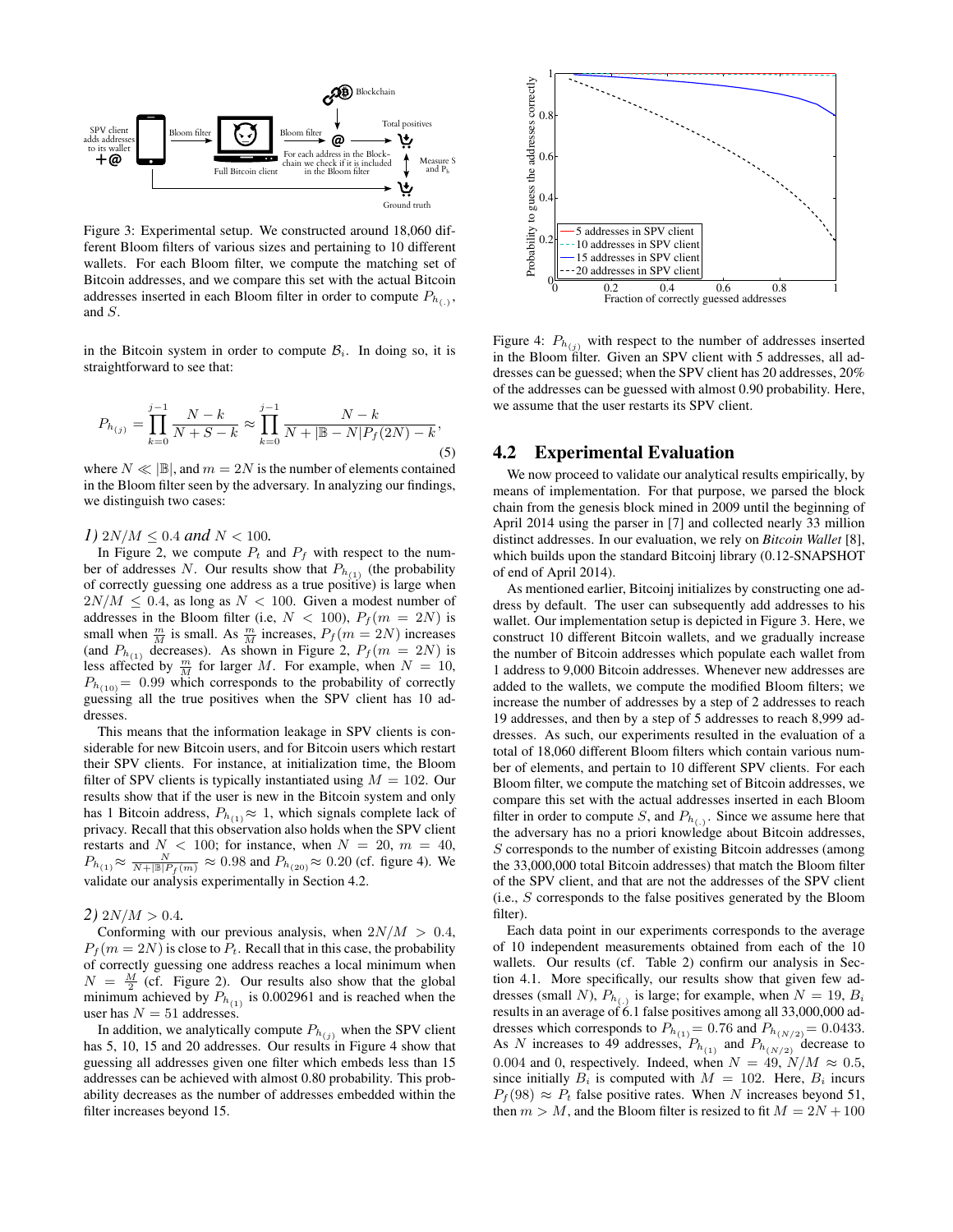elements. In this case, when  $2N/M$  is small,  $P_{h_{(.)}}$  is large. For instance, when  $N = 54$ ,  $P_{h(1)}$  is 0.36, which corresponds to a total of 96 false positives seen by the adversary among all addresses in  $\mathbb B$ . This process re-iterates whenever  $B_i$  is resized, however as N increases, we observe that the fluctuations in  $P_{h_{(.)}}$  decrease as  $P_f(2N)$  converges towards  $P_t$ .

Our results therefore show that the information leakage due to the reliance on Bloom filters in SPV clients is considerable when the user has a modest number of addresses. In this case, our findings show that an adversary who captures a single Bloom filter can learn with high probability the Bitcoin addresses inserted within the filter.

In Figure 5, we also measure  $P_{h_{(1)}}$  and the number of false positives when the SPV client restarts and has to re-compute its Bloom filter  $B_i$ . As mentioned earlier, our results show that the restarting of an SPV client causes  $P_{h(1)}$  to significantly increase when compared to the case where the client is not restarted. As mentioned earlier, at any restart and given  $N$  addresses, the SPV client recomputes  $B_i$  with a size of  $M = 2N + 100$ . Therefore, for modest values of N (e.g.,  $N < 100$ ),  $2N/M$  becomes small, thus resulting in modest  $P_f(2N)$  and a large  $P_{h_{(1)}}$ . Our findings also show that as N increases above 500 addresses,  $P_{h_{(1)}}$  also increases. This is the case since the number of false positives provided by  $B_i$  is bounded by  $P_t|\mathbb{B}|$ , and does not depend on N.

#### *Summary.*

- We show that the probability  $P_{h_{(\cdot)}}$  that the attacker correctly guesses the addresses of the SPV client is large when the number  $N$  of addresses inserted in the filter is smaller than 20. For example, if the SPV client has 15 addresses in its wallet and restarts, correctly guessing all of its address can be achieved with a probability of at least  $P_{h_{(15)}}= 0.8$ .
- Due to addition of the constant '100' to  $M$  (the maximum number of elements the Bloom filter is designed for), the closer  $m$  (the actual number of elements in the filter) is to M, the higher is the privacy offered by the Bloom filter.

# 5. INFORMATION LEAKAGE DUE TO MULTIPLE BLOOM FILTERS

In Section 4.1, we analyzed the information leakage in the presence of an adversary who has access to a single Bloom filter instance of an SPV client. In this section, we extend our analysis to cover a more powerful adversary who can acquire multiple Bloom filters pertaining to SPV clients.

#### 5.1 Leakage under Multiple Bloom Filters

In what follows, we assume that the adversary can acquire  $b > 1$ Bloom filters pertaining to different users. For example, the adversary might be connected to SPV clients for a long period of time, and receive their updated Bloom filter. Alternatively, the adversary can acquire additional Bloom filters by compromising/colluding with other full Bitcoin nodes. Note that in our analysis, we do not assume that the adversary knows the correct association of the Bloom filters to the respective users.

#### *Two Bloom Filters.*

We start by analyzing the case where the adversary acquires two different Bloom filters  $B_1$  and  $B_2$ . In the sequel, we focus on computing  $P_{h_{(\cdot)}}$  corresponding to filter  $B_1$ , which we assume to be the smallest of the two filters (in size). In analyzing the information



Figure 5:  $P_{h_{(\cdot)}}$  and S computed experimentally for the first 200 insertion of Bitcoin addresses into the Bloom filter (with and without restart of the SPV client).

leakage due to the acquisition of two Bloom filters, we distinguish two cases.

#### *1*)  $B_1$  *and*  $B_2$  *pertain to different users.*

≈

Recall that each Bloom filter is initialized with a random seed, chosen uniformly at random from  $\{0,1\}^{64}$ . Therefore, if  $B_1$  and  $B<sub>2</sub>$  pertain to different users, then it is highly likely that they are initialized with different random seeds. This means that the false positives generated by each filter are highly likely to correspond to different addresses. Moreover, since different users will have different Bitcoin addresses,  $B_1$  and  $B_2$  will contain different elements. Therefore,  $\mathcal{B}_1 \cap \mathcal{B}_2$  is likely to be comprised of only few addresses, if any. Notably, when  $B_1$  and  $B_2$  pertain to different users, then  $|\mathcal{B}_1 \cap \mathcal{B}_2|$  can be computed as follows:

$$
E[|\mathcal{B}_1 \cap \mathcal{B}_2|] \approx (|\mathcal{B}_1| - N_1)|\mathcal{B}_2| \frac{1}{|\mathbb{B}| - N_1}
$$
 (6)

$$
\geq \frac{P_f(m_1)P_f(m_2)|\mathbb{B}|^2}{|\mathbb{B}|-N_1} \tag{7}
$$

$$
\approx P_f(m_1)P_f(m_2)|\mathbb{B}|,\tag{8}
$$

where  $N_1$  corresponds to the number of elements inserted in  $B_1$ .  $E[|\mathcal{B}_1 \cap \mathcal{B}_2|]$  is the expected number of elements which match  $\mathcal{B}_2$ and  $B_1$ . The number of elements in B which match  $B_2$  is given by  $P_f(m_2)|\mathbb{B}|$ . Then,  $E[|\mathcal{B}_1 \cap \mathcal{B}_2|]$  can be computed by assuming a binomial distribution with success probability  $P_f(m_2)$ , and with  $P_f(m_2)|\mathbb{B}|$  number of trials.

Note that the adversary can compute  $m_1$  (using Equation 4); if  $m_1 > |\mathcal{B}_1 \cap \mathcal{B}_2|$ , then this offers a clear distinguisher for the adversary that the two acquired Bloom filters  $B_1$  and  $B_2$  pertain to different user wallets.

#### *2)* B<sup>1</sup> *and* B<sup>2</sup> *pertain to the same user.*

On the other hand, in the case where  $B_1$  and  $B_2$  correspond to the same SPV client, three sub-cases emerge:

 $B_1$  and  $B_2$  use the same size/seed: This is the case when users, e.g., create additional Bitcoin addresses and need to update their outsourced Bloom filters to include those addresses. In this case,  $B_1$  and  $B_2$  are likely to comprise of similar Bitcoin addresses. This includes both the actual elements of the filters, i.e., the Bitcoin addresses of the user, and the false pos-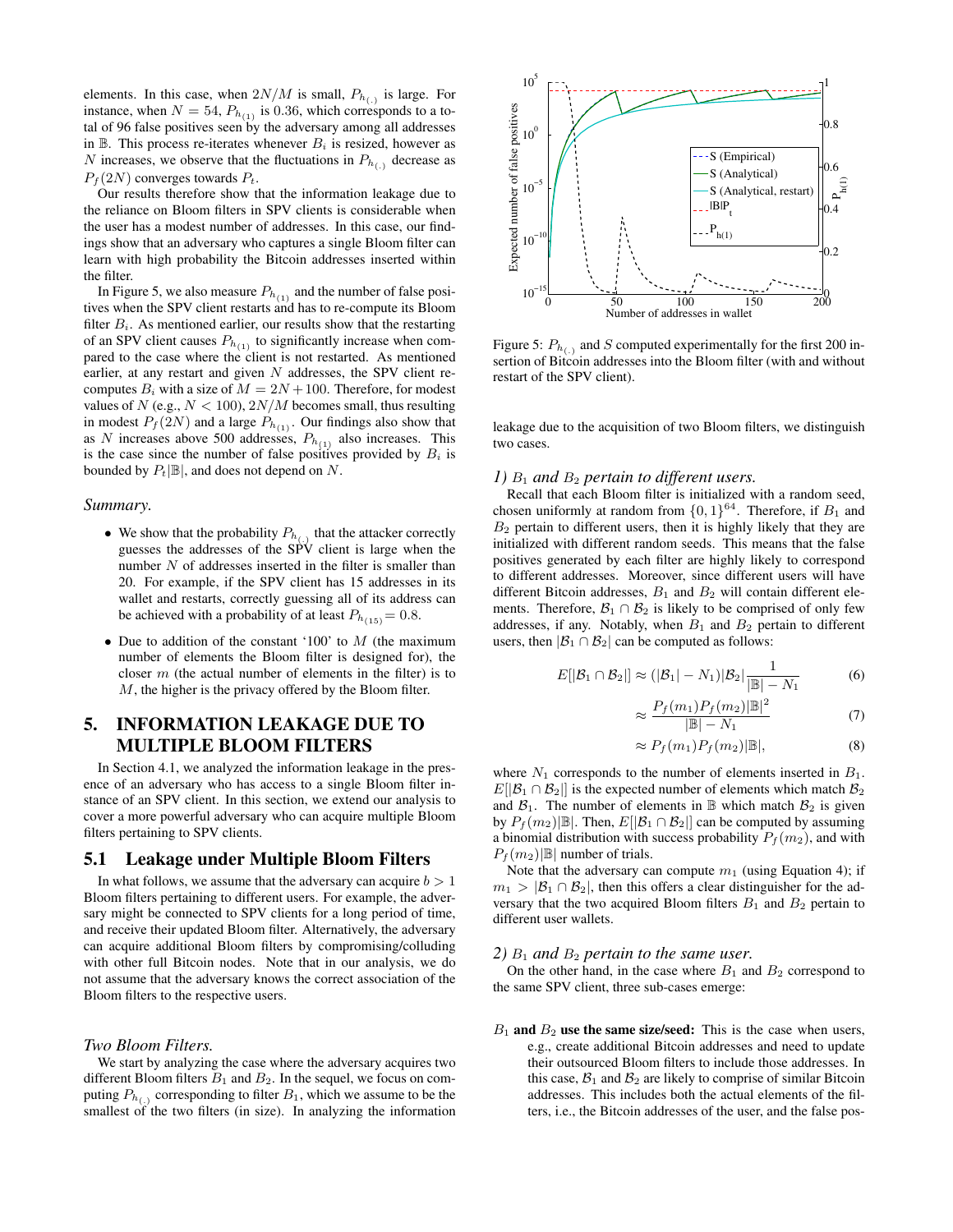|       | $h_{(1)}$            | $h_{(1)}$             | $h_{(1)}$              | $+ P_{h_{(\lceil N/2 \rceil)}}$ | $+$ 1 $P_{h_{(\lceil N/2 \rceil)}}$ + | $h( \lceil N/2 \rceil)$ | $P_{h(N)}$ | $P_{h_{(N)}}$ | $F_{h(N)}$ |
|-------|----------------------|-----------------------|------------------------|---------------------------------|---------------------------------------|-------------------------|------------|---------------|------------|
|       | $(0.05\%)$           | $(0.1\%)$             | $(0.5\%)$              | $(0.05\%)$                      | $(0.1\%)$                             | $(0.5\%)$               | $(0.05\%)$ | $(0.1\%)$     | $(0.5\%)$  |
|       | $1(\pm 0)$           | $1(\pm 0)$            | $1(\pm 0)$             |                                 |                                       |                         |            |               |            |
|       | $1(\pm 0)$           | $1(\pm 0)$            | $1(\pm 0)$             |                                 |                                       |                         |            |               |            |
| 19    | $0.76(\pm 0.03)$     | $0.42(\pm 0.03)$      | $0.03(\pm 0.002)$      | 0.0433                          | 0.000026                              |                         |            |               |            |
| 49    | $0.004(\pm 0.00032)$ | $0.0021(\pm 0.00019)$ | $0.00035(\pm 0.00002)$ |                                 |                                       |                         |            |               |            |
| 54    | $0.36(\pm 0.02)$     | $0.14(\pm 0.0059)$    | $0.01(\pm 0.00089)$    |                                 |                                       |                         |            |               |            |
| 8.999 | $0.35(\pm 0.002)$    | $0.21(\pm 0.00075)$   | $0.05(\pm 0.00032)$    |                                 |                                       |                         |            |               |            |

Table 2:  $P_{h_{(1)}}$  with respect to  $P_t$  and N. Each data point is averaged over 10 independent runs; we also show the corresponding 95% confidence intervals.

itives generated by the Bloom filter. In this case,  $|\mathcal{B}_1 \cap \mathcal{B}_2|$ can be computed as follows:

$$
E[|\mathcal{B}_1 \cap \mathcal{B}_2|] \approx N_1 + P_f(2N_1)|\mathbb{B}| \tag{9}
$$

$$
P_{h_{(j)}} \approx \prod_{k=0}^{j-1} \frac{N_1 - k}{N_1 + P_f(2N_1)|\mathbb{B}| - k} \qquad (10)
$$

Notice that  $|\mathcal{B}_1 \cap \mathcal{B}_2| = S_1 + N_1 = |\mathcal{B}_1|$  (since  $\mathcal{B}_1 \subset$  $B_2$ ); therefore,  $P_{h_{(j)}}$  is not affected by the acquisition of the second filter  $B_2$ .

 $B_1$  and  $B_2$  use different seeds: In existing SPV clients, the random nonce r used to instantiate the Bloom filter is stored in volatile memory. Therefore, each time the SPV client is restarted (e.g., smartphone reboots), a new filter will be created with a new seed chosen uniformly at random. If the adversary acquires two Bloom filters of the same user which are initialized with different seeds, then these filters are likely to exhibit different false positives.  $B_1$  and  $B_2$  will however comprise of a number of identical elements (which map to the Bitcoin addresses of the user). More specifically,

$$
E[|\mathcal{B}_1 \cap \mathcal{B}_2|] \approx N_1 + (|\mathcal{B}_1| - N_1) \frac{|\mathcal{B}_2|}{|\mathbb{B}| - N_1}
$$
 (11)

$$
\approx N_1 + P_f(m_1)P_f(m_2)|\mathbb{B}| \tag{12}
$$

$$
P_{h_{(j)}} \approx \prod_{k=0}^{j-1} \frac{N_1 - k}{N_1 + P_f(m_1)P_f(m_2)|\mathbb{B}| - k} \tag{13}
$$

As we show in Section 5.2, the obtained  $P_{h(j)}$  is considerably large in this case, when compared to the case where the adversary has access to only one filter.

 $B_1$  and  $B_2$  use the same seed, but have different sizes: This is the case when users, e.g., create additional Bitcoin addresses beyond the capacity of their current Bloom filters. SPV clients therefore need to resize their Bloom filters. Note that filter resizing typically shuffles the bits of the Bloom filters; the resulting distribution of bits in the new resized filter is not necessarily pseudo-random (since the same seed is used) and depends on the sizes of the filters. As such, only the lower bound on  $|\mathcal{B}_1 \cap \mathcal{B}_2|$  can be estimated using Equation 12 (which estimates the worst case where filter resizing causes a pseudo-random permutation of the bits of the filters); in Section 5.2, we confirm our analysis by means of experiments.

Recall that since there are only few tens of millions of addresses in Bitcoin, the adversary can brute-force search the entire list of Bitcoin addresses in order to acquire  $\mathcal{B}_1$  and  $\mathcal{B}_2$  and compute  $\mathcal{B}_1 \cap \mathcal{B}_2$ . Given any two Bloom filters  $B_1$  and  $B_2$ , the adversary can easily guess whether these two Bloom filters contain Bitcoin addresses from the same wallet. Indeed, if  $|\mathcal{B}_1 \cap \mathcal{B}_2|$  is small, then it is highly likely that  $B_1$  and  $B_2$  map to different elements (if  $m_1$  and  $m_2$  are not small), and therefore pertain to different users. On the other hand, when  $|\mathcal{B}_1 \cap \mathcal{B}_2| \gg 0$ , it is highly likely that all the Bitcoin addresses in the set  $\mathcal{B}_1 \cap \mathcal{B}_2$  belong to the same SPV client.

#### *Multiple Bloom Filters.*

In the previous paragraphs, we discussed the case where the adversary is equipped with only two Bloom filters. We point out that our analysis equally applies to the case where the adversary possesses any number  $b > 2$  of Bloom filters pertaining to the same entity.

As mentioned earlier, by computing the intersection between each pair of filters, the adversary can find common elements to different filters; this also enables the adversary to guess with high confidence whether different filters have been generated by the same client. Given b filters which belong to the same SPV client, the adversary can compute the number of elements inserted within each filter using Equation 4. In the sequel, we assume that filters  $B_1, \ldots$ ,  $B_b$  are sorted by increasing number of elements (i.e.,  $B_b$  contains the largest number of elements), and that filters are constructed using different seeds. Let  $\mathcal{K}_j = \mathcal{B}_j \cap \cdots \cap \mathcal{B}_{(b-1)}, \forall j \in [1, b-1].$ 

Note that  $|\mathcal{K}_1| \leq |\mathcal{K}_2| \cdots \leq |\mathcal{K}_{(b-1)}|$ . Here, the larger the number of Bloom filters at the disposal of the adversary, the smaller is the error of the adversary in correctly classifying the genuine addresses of the SPV client, and the larger is  $P_{h(.)}$ . That is, the larger is b, the smaller are the number of common false positives that are exhibited by the different filters, and the higher is the confidence of the adversary in identifying the false positives of  $B_j$ . Following Equation 12,

$$
E[|K_1|] = \min(|\mathcal{B}_1|, |\mathcal{B}_2|, \dots) \approx N_1 + |\mathbb{B}| \prod_{\forall j} P_f(m_j) \quad (14)
$$

$$
P_{h_{(j)}} \approx \prod_{k=0}^{j-1} \frac{N_i - k}{N_i - k + |\mathbb{B}| \prod_{\forall j} P_f(m_j)} \tag{15}
$$

Moreover, as j increases,  $\mathcal{K}_j$  will contain more false positives, and  $P_{h_{(j)}}$  will decrease.

#### 5.2 Experimental Evaluation

In what follows, we validate our analysis in Section 5.1 by experiments using existing SPV clients. For that purpose, we rely on a similar setup to the one used in Section 4.2, and we perform four different experiments. We perform all four experiments by setting the target false positive rate  $P_t$  to 0.05%, 0.1% and 0.5%, respectively.

In our first experiment (Experiment 1), we create 10 different user wallets, each generating five different Bloom filter  $B_1, B_2, \ldots$ ,  $B_5$  with the same size and using the same random seed  $r$ , but each having a different number of elements  $N = \{25, 30, 35, 40, 45\}.$ This corresponds to the case where 10 different users constantly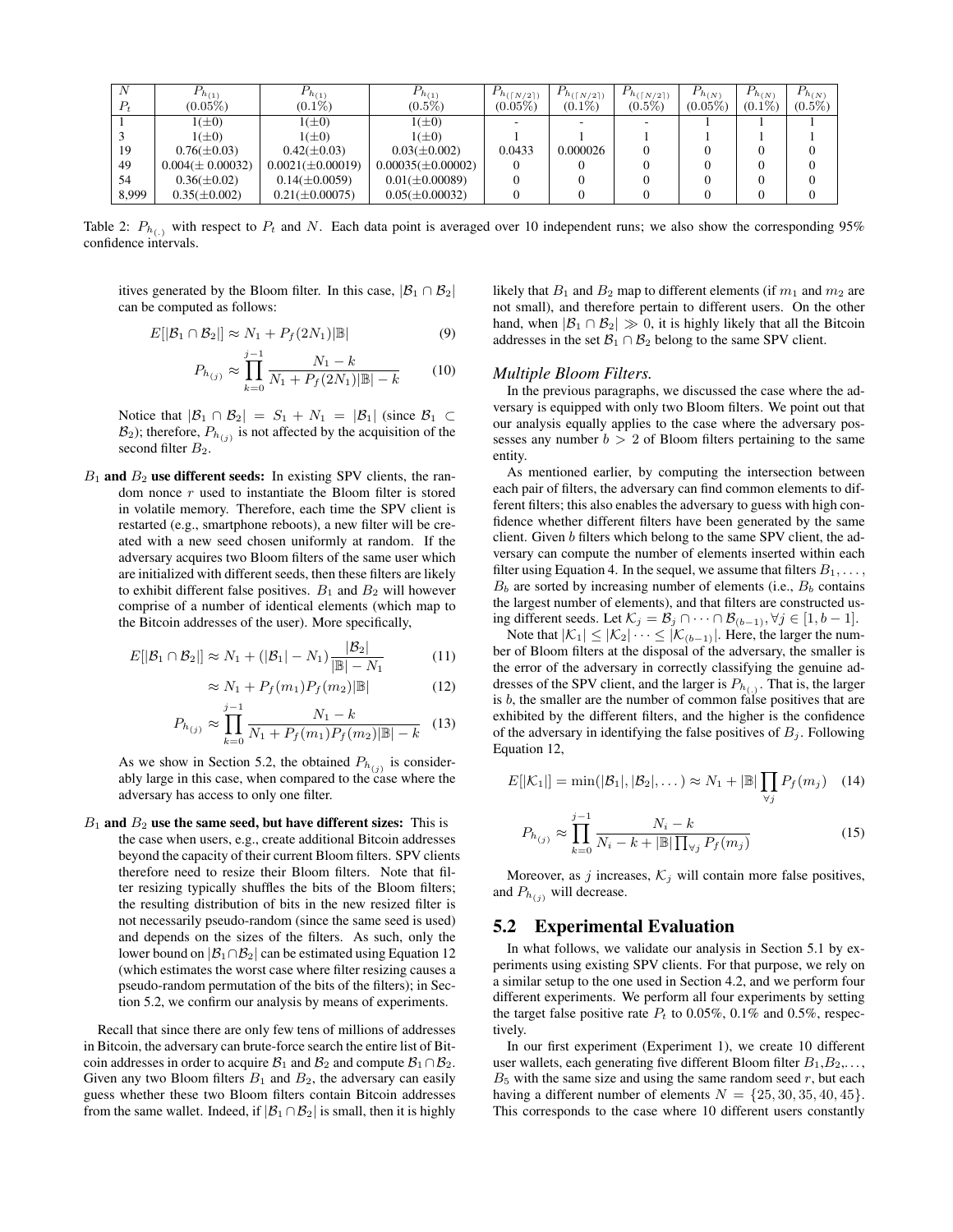| $N_i, N_i$                                       | $P_{t}$<br>(%) | $ \mathcal{B}_i \cap \mathcal{B}_j $ | $P_{h_{(1)}}$<br>$(b = 2)$                 | $P_{h_{(1)}}$<br>$(b = 1)$ | $+ P_{h(N/2)}$ .<br>$(b = 2)$ | $P_{h_{(N)}}$<br>$(b = 2)$ | $N_i, N_i$   | $P_t$<br>(% | $ \mathcal{B}_i \cap \mathcal{B}_j $                  | $\cdot$ $\overline{P}_{h_{(1)}}$<br>$(b =$<br>$\mathbf{2}$ | $\ddot{P}_{h_{(1)}}$<br>$(b=1)$ | $+P_{h(N/2)}$<br>$(b = 2)$ | $P_{h(N)}$<br>$(b = 2)$ |
|--------------------------------------------------|----------------|--------------------------------------|--------------------------------------------|----------------------------|-------------------------------|----------------------------|--------------|-------------|-------------------------------------------------------|------------------------------------------------------------|---------------------------------|----------------------------|-------------------------|
| Experiment 1 (Same client, same seed, same size) |                |                                      |                                            |                            |                               |                            |              |             | Experiment 2 (Same client, same seed, different size) |                                                            |                                 |                            |                         |
| 25,45                                            | 0.05           | $83.6(\pm 10.88)$                    | 0.2990                                     | 0.2910                     | 0                             | $\Omega$                   | 70.270       | 0.05        | $70.3(\pm 0.28)$                                      | 0.9957                                                     | 0.0678                          | 0.8145                     | 0.2502                  |
| 25,45                                            | 0.1            | $245.0(\pm 15.36)$                   | 0.1020                                     | 0.1070                     | 0                             | $\Omega$                   | 70,270       | 0.1         | $71.70(\pm 0.48)$                                     | 0.9762                                                     | 0.0266                          | 0.3177                     | 0.0011                  |
| 25,45                                            | 0.5            | $3192.90(\pm 230.79)$                | 0.0078                                     | 0.0075                     | $\Omega$                      | $\mathbf{0}$               | 70,270       | 0.5         | $671.20(\pm 46.54)$                                   | 0.1043                                                     | 0.0031                          | $\theta$                   | $\mathbf{0}$            |
|                                                  |                |                                      | Experiment 3 (Same client, different seed) |                            |                               |                            |              |             |                                                       |                                                            |                                 |                            |                         |
| 10.10                                            | 0.05           | $10.0(\pm 0.0)$                      |                                            | 0.9997                     |                               |                            | 10.10        | 0.5         | $10.0(\pm 0.0)$                                       |                                                            | 0.7448                          |                            |                         |
| 100, 100                                         | 0.05           | $100.0(\pm 0.0)$                     |                                            | 0.1164                     |                               |                            | 100, 100     | 0.5         | $110.90(\pm1.40)$                                     | 0.9017                                                     | 0.0052                          | 0.0009                     | $\Omega$                |
| 1,000, 1,000                                     | 0.05           | $1004.70(\pm 1.54)$                  | 0.9953                                     | 0.0785                     | 0.0390                        | $\Omega$                   | 1,000, 1,000 | 0.5         | $1499.70(\pm 22.7)$                                   | 0.6668                                                     | 0.0077                          | 0                          | $\Omega$                |
| 5,000, 5,000                                     | 0.05           | $5007.30(\pm 1.96)$                  | 0.9985                                     | 0.0003                     | 0.0064                        | $\Omega$                   | 5,000, 5,000 | 0.5         | $5755(\pm 15.05)$                                     | 0.8688                                                     | 0.0308                          |                            | $\Omega$                |
| 10, 10                                           | 0.1            | $10.0(\pm 0.0)$                      |                                            | 0.9969                     |                               |                            | 1,000, 1,000 | 0.1         | $1015.60(\pm 2.37)$                                   | 0.9846                                                     | 0.0395                          | $\Omega$                   | $\Omega$                |
| 100, 100                                         | 0.1            | $100.30(\pm 0.28)$                   | 0.9970                                     | 0.0464                     | 0.8138                        | 0.225                      | 5,000, 5,000 | 0.1         | $5032.40(\pm 3.15)$                                   | 0.9936                                                     | 0.1376                          | $\Omega$                   | $\Omega$                |

Table 3: Measuring  $|\mathcal{B}_i \cap \mathcal{B}_j|$  and  $P_{h_{(.)}}$  in Experiments 1,2, and 3, using filters of the same SPV client with respect to N and  $P_t$ . Here,  $m_i \leq m_i$ . Each data point is averaged over 10 independent runs; we also present the 95% confidence intervals.

insert new Bitcoin addresses and update their outsourced Bloom filters. Here, we assume that our adversary captures all 50 Bloom filters and applies our analysis described in Section 5.1 to learn additional information about the user addresses. In this experiment, we compute  $I_1 = \mathcal{B}_1 \cap \mathcal{B}_5$  for each SPV client; we then report the average intersection size for all 10 wallets in Table 3.

Our results in Table 3 show that Bloom filters pertaining to the same SPV client, and which share the same initial seed, are likely to exhibit the same false positives (in addition to the elements inserted in the Bloom filter). Indeed, our results show that  $|I_1|$ —measured experimentally—matches Equation 9, irrespective of the target  $P_t$ ; moreover, in this case,  $P_{h_{(.)}}$  obtained using  $b = 2$  Bloom filters (cf. Equation 13) is similar to  $P_{h_{(.)}}$  when  $b = 1$  one Bloom filter.

In our second experiment (Experiment 2), we extend our evaluation to account for the case where Bloom filters originating from the same user have different sizes. Here, we also create 10 different user wallets, each generating five different Bloom filters  $B_1, B_2, \ldots$ ,  $B_5$  using the same random seed, but each having a different number of elements (respectively  $N = \{70, 120, 170, 220, 270\}$ ) and different sizes (M ranges between 3224 and 9680 bits). Analogously to Experiment 1, we compute  $I_2 = \mathcal{B}_1 \cap \mathcal{B}_5$  for each SPV client; we then report the average intersection size for all 10 wallets in Table 3. Additionally, we compute the intersection set  $I_3$  shared by  $B_1$  from the first wallet, with a randomly chosen Bloom filter from the remaining 9 wallets. In Table 5, we report the average intersection set size over the 9 wallets. Our results in Tables 3 and 5 confirm our aforementioned analysis. Indeed,  $|I_2|$  matches the values derived using Equation 12 when the Bloom filters pertain to the same user. Otherwise,  $|I_3|$  matches Equation 6.

Our results also show that  $P_{h_{(\cdot)}}$  obtained using  $b = 2$  Bloom filters (cf. Equation 12) is considerably larger when compared to the case where the adversary has access to only one Bloom filter (cf. Equation 5).

In our third experiment (Experiment 3), we investigate the case where Bloom filters pertaining to the same user are initialized with different random seeds. As mentioned earlier, this, e.g., corresponds to the case when the user restarts the SPV client. In this experiment, we create 10 different user wallets, each generating 16 different Bloom filters constructed using different initial seeds as follows: 4 filters  $B_1, B_2, B_3, B_4$  with  $N = 10$ ,  $N = 100$ ,  $N = 1,000$ , and  $N = 10,000$ , respectively. For each wallet, and all filters of the same size, we compute  $I_4 = \mathcal{B}_1 \cap \mathcal{B}_4$  and we report the average  $|I_4|$  for each filter sizes in Table 3. Additionally, for each filter size, we also compute the intersection set  $I_5$  using  $B_1$  from the first wallet, with a randomly chosen Bloom filter from all other 9 wallets. In Table 5, we report the average intersection

set size over the 9 wallets. Similar to Experiment 2, our results in Table 3 show that, irrespective of the filter size, and of the target false positive rate,  $P_{h_{(.)}}$  significantly decreases when the adversary acquires  $b = 2$  Bloom filters pertaining to the same SPV client.

Finally, in our final experiment (Experiment 4), we investigate the impact of having  $b > 2$  Bloom filters pertaining to the same SPV client. For that purpose, we use 5 Bloom filters  $B_1, B_2, \ldots, B_5$ generated using different seeds with  $N = \{3070, 3120, 3170, 3220\}$ , 3270}. We then compute  $\mathcal{K}_j = \mathcal{B}_1 \cap \cdots \cap \mathcal{B}_{(j+1)}, \forall j \in [1, b-1],$ and the corresponding  $P_{h_{(\cdot)}}$  using Equation 15. Our findings are depicted in Table 4; our results validate our aforementioned analysis and show that the larger the number  $b$  of acquired Bloom filters of the same SPV client, the larger is  $P_{h(.)}$ , and the smaller is the privacy of the user's addresses.

## *Summary.*

- In Experiments 1,2, and 3, notice that  $|I_3| \approx |I_5| \ll \frac{\min(m1, m2)}{2}$ . This means that given any two Bloom filters  $B_1$  and  $B_2$ , if  $|B_1 \cap B_2| \ll \frac{\min(m1,m2)}{2}$  (estimated using Equation 1), then an adversary can easily tell whether any two Bloom filters pertain to the same SPV client.
- If the two Bloom filters acquired by the adversary belong to the same SPV client, the adversary can identify whether the SPV client has restarted while generating his Bloom filters; here, notice that  $\frac{\min(m1,m2)}{2} \leq |I_4| \ll |I_2| \ll |I_1|$ .
- $P_{h_{(\cdot)}}$  corresponding to  $b = 2$  filters is considerably larger when compared to the case where the adversary has access to one Bloom filter. This means that an adversary which can acquire more than one Bloom filter pertaining to an SPV client can learn considerable information about the addresses of the node—irrespective of the size of the Bloom filter and  $P_t$ . In this case, our results show that  $P_{h(N)}$  approaches 1, which signals full leakage of the addresses of the SPV client.  $P_{h_{(.)}}$ increases to 1 as the number  $b$  of Bloom filters of the same SPV client captured by the adversary increases.

# 6. OUR PROPOSED SOLUTION

Given our findings, we propose in what follows a solution that enhances the privacy of SPV clients which rely on Bloom filters. Before presenting our solution, we briefly summarize our observations from Sections 4 and 5.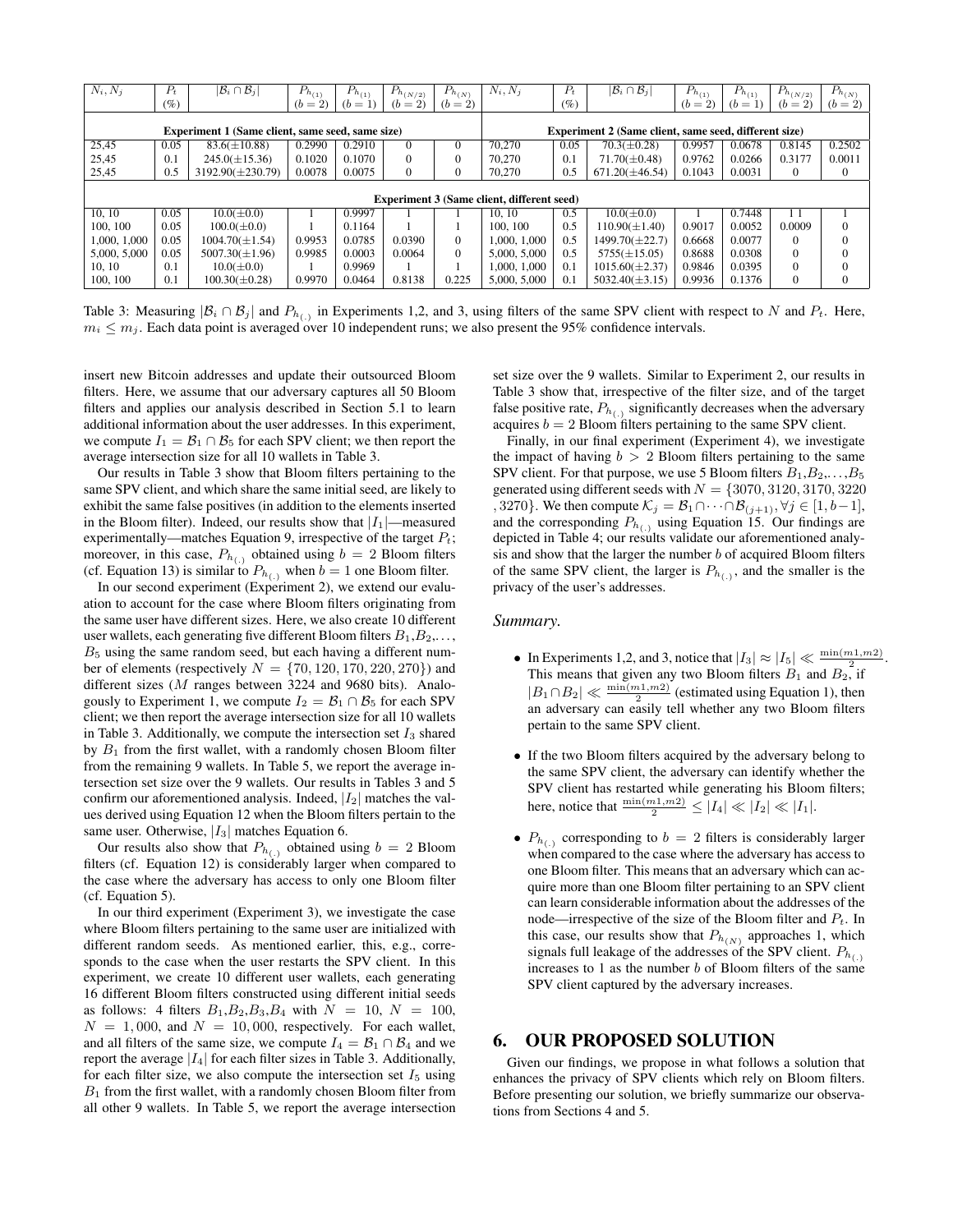| $P_{h_{(1)}}$<br>$(P_t = 0.05\%)$ |        | $P_{h_{(1)}}$<br>$(P_t = 0.1\%)$ |        |          | $P_{h(N/2)}$<br>$(P_t = 0.05\%)$ |          | $P_{h(N/2)}$<br>$(P_t = 0.1\%)$ |          | $P_{h(N)}$<br>$(P_t = 0.05\%)$ |          | $P_{h(N)}$<br>$(P_t = 0.1\%)$ |
|-----------------------------------|--------|----------------------------------|--------|----------|----------------------------------|----------|---------------------------------|----------|--------------------------------|----------|-------------------------------|
| (Analy.)                          | (Emp.) | (Analy.)                         | (Emp.) | (Analy.) | (Emp.)                           | (Analy.) | (Emp.)                          | (Analy.) | (Emp.)                         | (Analy.) | (Emp.)                        |
| 0.1713                            | 0.1715 | 0.0926                           | 0.0916 | $\theta$ |                                  |          | $\theta$                        |          |                                | 0        | $^{(1)}$                      |
| 0.9978                            | 0.9977 | 0.9911                           | 0.9908 | 0.0091   | 0.0079                           |          |                                 |          |                                |          |                               |
|                                   |        |                                  |        |          |                                  |          |                                 |          |                                |          |                               |
|                                   |        |                                  |        |          |                                  |          |                                 |          |                                |          |                               |
|                                   |        |                                  |        |          |                                  |          |                                 |          |                                |          |                               |

Table 4: Experiment 4:  $P_{h_{(.)}}$  w.r.t. the number b of Bloom filters which pertain to same SPV client. Here, we assume that each filter is generated using a different seed.

| $\overline{N_i}$                                           | $P_{t}$                                                         | $E[ \mathcal{B}_i \cap \mathcal{B}_i ]$ | $ \mathcal{B}_i \cap \mathcal{B}_i $ |  |  |  |  |  |  |  |  |  |
|------------------------------------------------------------|-----------------------------------------------------------------|-----------------------------------------|--------------------------------------|--|--|--|--|--|--|--|--|--|
|                                                            | (%)                                                             | (Analytical)                            | (Empirical)                          |  |  |  |  |  |  |  |  |  |
|                                                            | Experiment 2 (Different client, different seed, different size) |                                         |                                      |  |  |  |  |  |  |  |  |  |
|                                                            | 0.05                                                            |                                         | $0.0(\pm 0)$                         |  |  |  |  |  |  |  |  |  |
|                                                            | 0.1                                                             |                                         | $1.22(\pm 0.60)$                     |  |  |  |  |  |  |  |  |  |
|                                                            | 0.5                                                             |                                         | $31.60(\pm 6.34)$                    |  |  |  |  |  |  |  |  |  |
| Experiment 3 (Different client, different seed, same size) |                                                                 |                                         |                                      |  |  |  |  |  |  |  |  |  |
| 10                                                         | 0.05                                                            | 0                                       | $0.0(\pm 0.0)$                       |  |  |  |  |  |  |  |  |  |
| 10                                                         | 0.1                                                             | 0                                       | $0.0(\pm 0.0)$                       |  |  |  |  |  |  |  |  |  |
| 10                                                         | 0.5                                                             | 0                                       | $0.0(\pm 0.0)$                       |  |  |  |  |  |  |  |  |  |
| 100                                                        | 0.05                                                            | $\Omega$                                | $0.0(\pm 0.0)$                       |  |  |  |  |  |  |  |  |  |
| 100                                                        | 0.1                                                             | 0.13                                    | $0.0(\pm 0.0)$                       |  |  |  |  |  |  |  |  |  |
| 100                                                        | 0.5                                                             | 11.27                                   | $13.89(\pm 1.64)$                    |  |  |  |  |  |  |  |  |  |
| 1,000                                                      | 0.05                                                            | 4.21                                    | $5.0(\pm 0.97)$                      |  |  |  |  |  |  |  |  |  |
| 1,000                                                      | 0.1                                                             | 18.06                                   | $21.11(\pm 2.35)$                    |  |  |  |  |  |  |  |  |  |
| 1,000                                                      | 0.5                                                             | 523.20                                  | $512.89(\pm 23.21)$                  |  |  |  |  |  |  |  |  |  |
| 5,000                                                      | 0.05                                                            | 7.37                                    | $11.89(\pm 1.73)$                    |  |  |  |  |  |  |  |  |  |
| 5,000                                                      | 0.1                                                             | 30.01                                   | $40.11(\pm 3.40)$                    |  |  |  |  |  |  |  |  |  |
| 5,000                                                      | 0.5                                                             | 753.41                                  | $789.78(\pm 18.92)$                  |  |  |  |  |  |  |  |  |  |

Table 5: Measuring  $|\mathcal{B}_1 \cap \mathcal{B}_2|$  in Experiments 1,2, and 3, using filters pertaining to different SPV clients with respect to  $P_t$ . Each data point is averaged over 10 independent runs.

- Observation 1: The number of elements inserted within a Bloom filter significantly affects the resulting false positive rate of the filter. This is especially true when the filter's size is modest (e.g., < 500). Indeed, the number of elements inserted in the filter should match at all times the filter's size in order to achieve the target false positive rate (i.e.,  $P_f(m) = P_t$ ).
- Observation 2: The acquisition of multiple Bloom filters considerably reduces the privacy of SPV clients. The construction of multiple Bloom filters per SPV client should be avoided. Otherwise, different Bloom filters should be constructed with different initial seeds, and should contain different elements. In this way, an adversary does not gain considerable advantage when acquiring two or more Bloom filters.
- Observation 3: SPV clients should keep state about their outsourced Bloom filters (i.e., on persistent storage) to avoid the need to re-compute a filter which contains the same elements using different parameters.
- Observation 4: As mentioned earlier, inserting both the public key and the public key hash (the address) in the Bloom filter provides a sufficient distinguisher for the adversary in guessing whether an address is a true positive or not. Note that for the most common transaction type *Pubkey Hash* (P2PKH), inserting the hash of the public key is sufficient. However, there might be other transaction types where it is beneficial to also store the public key in the Bloom filter. In this case, the client can insert either a Bitcoin address or its corresponding public key (but not both) in the same Bloom filter. Indeed,

sample experimental results that we conducted show that for almost 99% of all addresses in the network, it suffices to insert either the public key or the public key hash within the same Bloom filter in order to receive all the relevant transactions destined to the address.

#### *Our Solution.*

In what follows, we describe a solution which leverages Observations 1, 2, 3, and 4. Our proposed solution unfolds as follows. During the first setup of the client, each SPV client generates N Bitcoin addresses, and embeds them in a Bloom filter which can fit  $M = m = N$ . Here, the Bloom filter is constructed with a realistic target false positive rate  $P_t$ , which combined with N and M, results in a target privacy level (cf. Equation 3). Note that since  $M = m$ , then we ensure that the Bloom filter's false positive rate matches  $P_t$  (cf. Section 4). Here, we assume that only the address is inserted within each filter.

Clearly, since the user might not directly use all  $N$  addresses, some of his Bitcoin addresses will not be revealed and will remain in his wallets. Whenever users run out of their  $N$  addresses and need to get additional addresses, they repeat the aforementioned setup process. That is, users create an additional set of  $N$  addresses and embed them in a new Bloom filter—constructed with a new initial seed— with  $M = m = N$ , and using the previously chosen  $P_t$ . Here, the advantage of an adversary which captures one or more Bloom filters pertaining to the same SPV client is negligible, since these filters do not have any element in common.

Additionally, our solution requires the SPV clients to keep state, e.g., about each Bloom filter, to avoid the need of re-computation of the same filter if the client restarts at any point in time. We point out that the required storage overhead to maintain information about the state of each Bloom filter is negligible. Indeed, to keep all the necessary state to reconstruct a Bloom filter, an SPV client needs to locally store: *(i)* the number of addresses embedded in the filer (4 bytes), *(ii)* the used target false positive rate  $P_t$  (8 bytes), *(iii)* the used seed value (8 bytes), *(iv)* the *BloomUpdate* flag (2 bytes), and  $(v)$  the addresses inserted in the filter. The SPV client can add a pointer in the *ECKey* class of Bitcoinj in order to link each Bitcoin address to the Bloom filter that embeds it; the size of the pointer is roughly 2 bytes per address. This amounts to a total storage of  $2N + 20$  bytes per Bloom filter. For example, when  $N = 100$ , the SPV client needs to store an additional 220 bytes per Bloom filter in order to reconstruct the filter upon restart; clearly, this overhead can be easily tolerated in existing SPV client implementations.

Clearly, our proposed solution can be directly integrated within existing SPV clients, and only incurs in small modifications to existing client implementations. Moreover, our solution does not incur additional overhead on the SPV clients—apart from the pregeneration of  $N$  Bitcoin addresses (which is only done at setup time), and the storage space required for each generated Bloom filter. Note that our solution requires SPV clients to outsource all their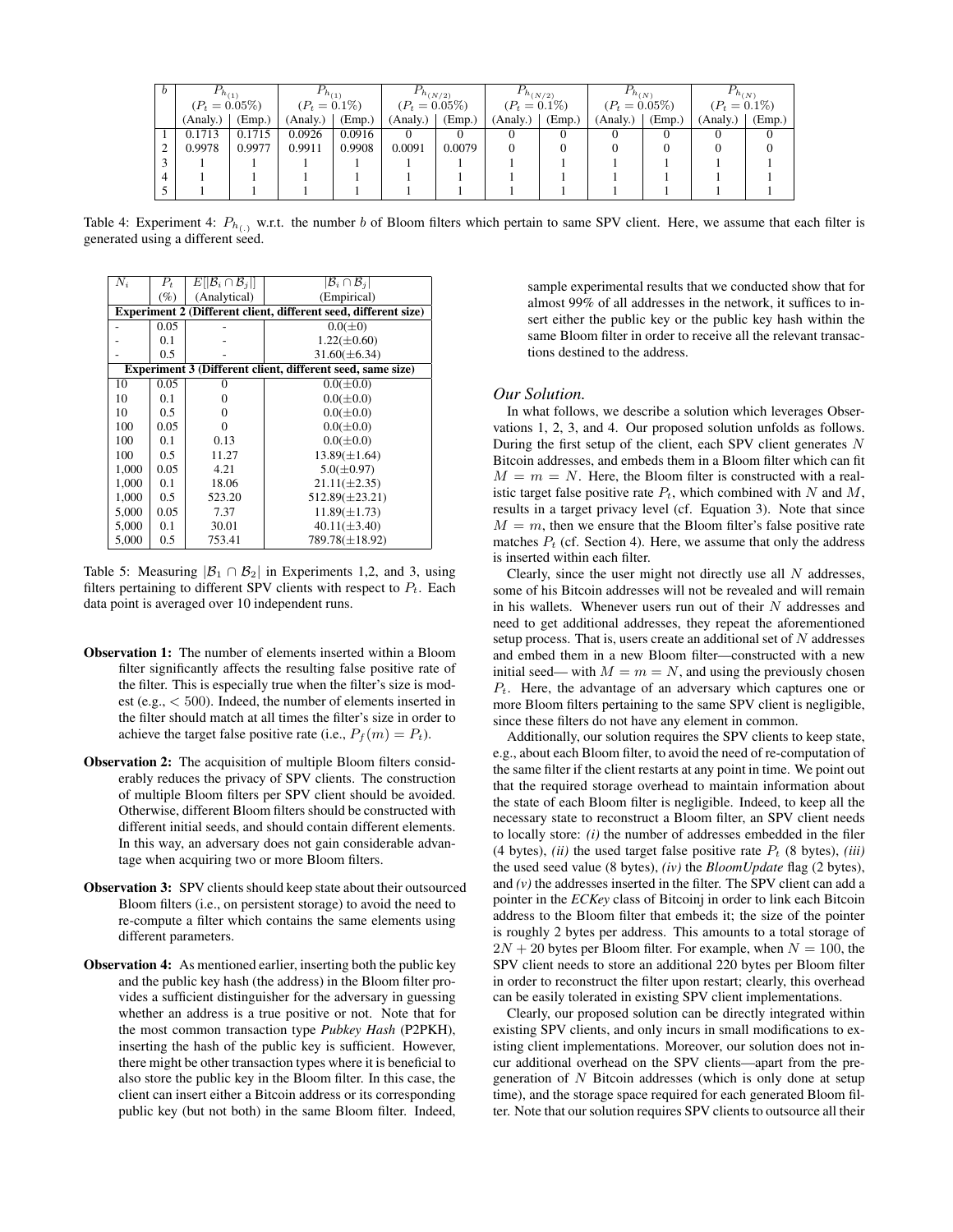

Figure 6: Evaluation of our countermeasure. Here, we measure  $P_{h_{(1)}}$  and  $P_{h_{(N)}}$  given  $P_t = 0.05$  and assuming the current SPV client implementation. In computing  $P_{h_{(1)}}$ , we assume that the SPV client did not restart since initialization.

filters to full Bitcoin nodes since different filters embed different sets of their addresses. Therefore, N should be carefully chosen. If a user needs many addresses, choosing a larger  $N$  would avoid the generation of a larger number of Bloom filters. We leave the task of finding the best parameters when constructing a Bloom filter as an interesting direction for future work. Since users typically have few hundred Bitcoin addresses, we argue that this overhead can be largely tolerated given the current usage patterns in Bitcoin. Notice that the larger is  $N$ , the smaller are the number of Bloom filters created by the SPV client. Note that, in our solution, an SPV client should not outsource more than one Bloom filter to each regular node that it connects to. Indeed, if the client outsources several filters to the same node, then the regular node can correlate these filters (even if they do not embed the same elements).

In Figure 6, we analytically compute  $P_h$  given our countermeasure. Clearly, our countermeasure considerably decreases  $P_h$ , especially for clients that have a small number of addresses.

#### *Additional Insights.*

We point out that an adversary which has access to the Bitcoin block chain can observe that Bitcoin addresses which recently were used by an SPV client do match the Bloom filter of that client. This knowledge clearly reduces the privacy of newly used addresses. Here, we stress that every newly used address of an SPV client is likely to match the Bloom filters of a fraction  $P_t$  of all other SPV clients. In our solution,  $P_t$  therefore defines the minimum anonymity set size of each address.

One alternative would be to embed existing Bitcoin addresses that do not belong to the node, when constructing each Bloom filter. Subsequently, whenever an SPV client needs to generate a new Bitcoin address, it will choose a Bitcoin address which matches its existing Bloom filter<sup>7</sup>. However, this alternative also results in an anonymity set defined by  $P_t$ ; it also comes at the expense of computational overhead incurred on the SPV clients. In an experiment that we conducted using a Bloom filter  $B_t$  of size 1608 bits with  $P_t = 0.05\%$  and  $m = 102$ , we were able to generate three new Bitcoin addresses which match  $B_t$ ; these addresses were found after 240,351, 415,877, and 5,767,346 tries, respectively.

Moreover, we point out that our analysis and solution do not address the case where the adversary can link addresses by using sidechannel information from the Bitcoin block chain, namely:

- Filtering false positives by date: SPV client implementations only appeared in the second half of 2011, which is 1.5 years after Bitcoin started. Therefore, if a Bitcoin address which was created before 2011 matches the Bloom filter of an SPV client, the adversary can label it, with high confidence, to be a false positive, and not a Bitcoin address of the node. Our proposed solution however relies on the assumption that the number of addresses created from 2011 exceeds by far that corresponding to the period from 2009-2011, during which Bitcoin was still not widely used at the time.
- Clustering Bitcoin addresses: The adversary can make use of techniques such as [11, 18, 22] to link/cluster certain Bitcoin addresses based on user behavior, transaction amounts/time, etc., and assess whether an address matching a Bloom filter is a false positive or a true positive. For instance, if two addresses which match  $B_i$  are used as inputs to the same transaction, then the adversary can be certain that these addresses are linked to the same entity [11], and as such are unlikely to be false positives. Here, we point out that our proposed solution can be used in conjunction with existing solutions such as [10, 23] to prevent the linking/clustering of addresses using such techniques.

# 7. RELATED WORK

In this section, we overview related work in the area.

User Privacy in Bitcoin: Bitcoin has received considerable attention from the research community [5, 12, 16–19, 21].

In [11], Androulaki *et al.* evaluate user privacy in Bitcoin and show that Bitcoin leaks considerable information about the profiles of user. In [6], Elias investigates the legal aspects of privacy in Bitcoin. In [26], Reid and Harrigan explore user anonymity limits in Bitcoin. In [27], Ron and Shamir investigate how users move BTCs between their various accounts in order to better protect their privacy. In [22], the authors investigated the possibility of linking addresses of the same user together by utilizing the Bitcoin peers network address information (IPs). Miers *et al.* introduced in [23] ZeroCoin, a cryptographic extension to Bitcoin that augments the protocol to prevent the tracing of coin expenditure. In [10], Androulaki and Karame proposed an extension of ZeroCoin to hide the transaction values and address balances in the system.

Privacy in Bloom Filters: As far as we are aware, Mullin *et al.* [24] were the first to propose an estimate the false positive rate of Bloom filters. In [15], Christensen *et al.* propose a novel technique for computing the false positive rate, which results in tighter estimates when compared to [24].

In [13], Bianchi *et. al* quantify the privacy properties of Bloom filters; their analysis, however, does not address the privacy provisions when the adversary has access to multiple Bloom filters originating from the same entity. In [25], Nojima *et. al*, propose a cryptographically secure privacy-preserving Bloom-filtering protocol based on blind signatures; this proposal, however, incurs additional computational load on SPV nodes.

# 8. CONCLUSION

In this paper, we explored the privacy provisions due to the integration of Bloom filters in SPV clients. Our results show that

 $7$ That can be achieved, e.g., by constantly generating a new Bitcoin address until it matches its existing Bloom filter.